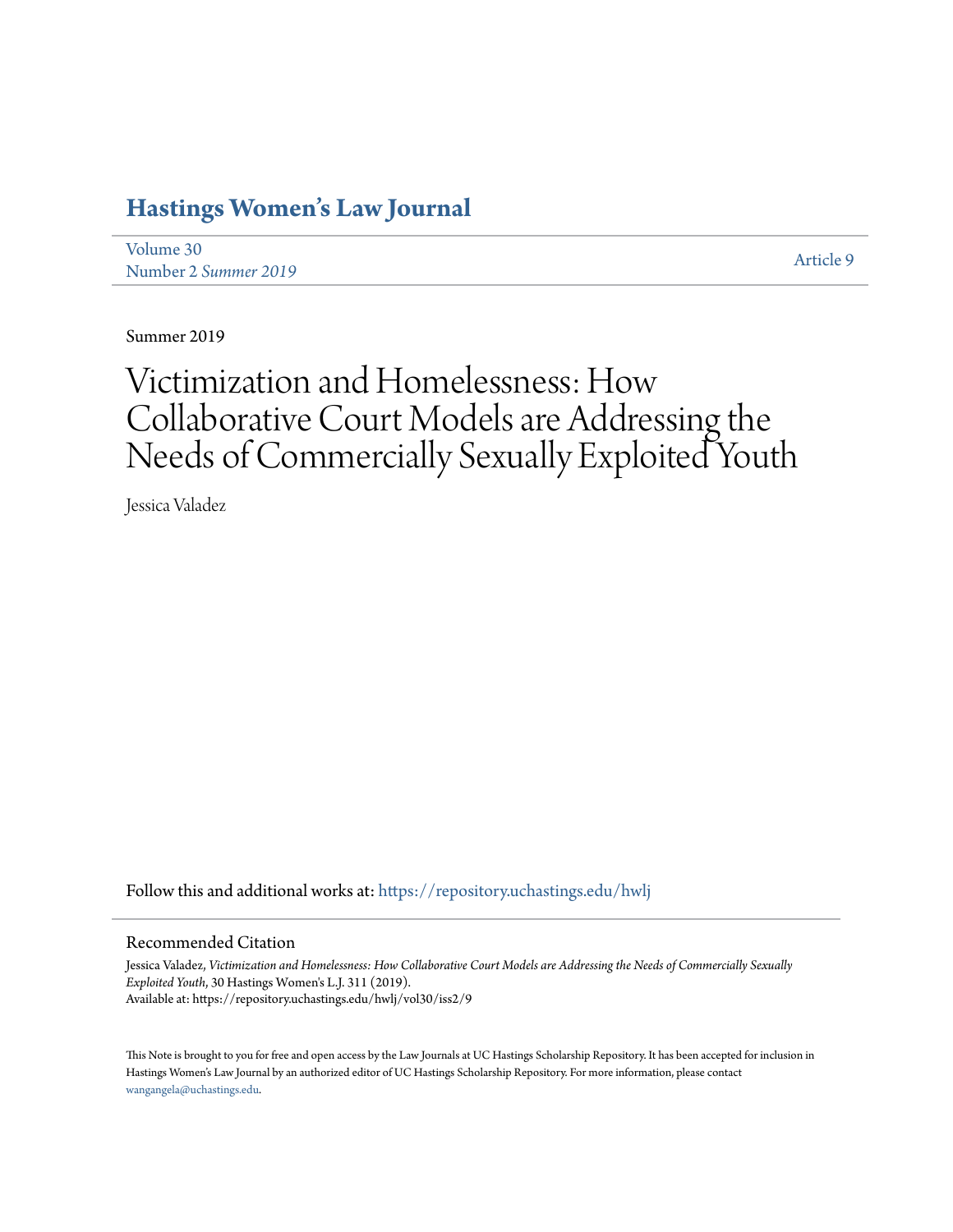# Victimization and Homelessness: How Collaborative Court Models are Addressing the Needs of Commercially Sexually Exploited Youth

*Jessica Valadez*\*

*"The early reformers . . . believed that society's role was not to ascertain whether child was 'guilty' or 'innocent,' but 'What is he, how has he become what he is, and what had best be done in his interest and in the interest of the state to save him from a downward career.'"*<sup>1</sup>

#### INTRODUCTION

M.V. is a fifteen-year-old girl who was arrested for loitering and intent to commit prostitution.<sup>2</sup> At the time of her arrest, she was a ward of the dependency court and had run away from her foster care placement.<sup>3</sup> M.V. had a history of 5150 hospitalizations, and at the time of her arrest, had been hospitalized four times in two years.<sup>4</sup> Her mother suffered from bipolar disorder, borderline personality disorder, and substance abuse issues and her father had a history of incarceration and substance abuse as well.<sup>5</sup> M.V. came into contact with the dependency system after her mother refused to take her back home following her last hospitalization, stating that she would rather go to jail than bring  $M.V.$  home.<sup>6</sup>

After three arrests in one year, four foster homes and one group home placement, M.V. took to living on the streets and trading sex for money.<sup>7</sup> She felt abandoned by her mother and had suffered serious trauma from the

7*. Id.* at 1505.

HASTINGS WOMEN'S LAW JOURNAL 311

 <sup>\*</sup> J.D. Candidate 2019, University of California, Hastings College of the Law. I want to thank my husband for his unconditional support as I pursue my professional goals. To survivors of any form of abuse, neglect, sexual assault, or exploitation—here's to reclaiming our time.

 <sup>1.</sup> Application of Gault, 387 U.S. 1, 15 (1967).

<sup>2</sup>*. In re* M.V., 225 Cal. App. 4th 1495, 1502 (2014).

<sup>3</sup>*. Id.* at 1504.

<sup>4</sup>*. Id.* at 1502.

<sup>5</sup>*. Id.*

<sup>6</sup>*. Id.* at 1503.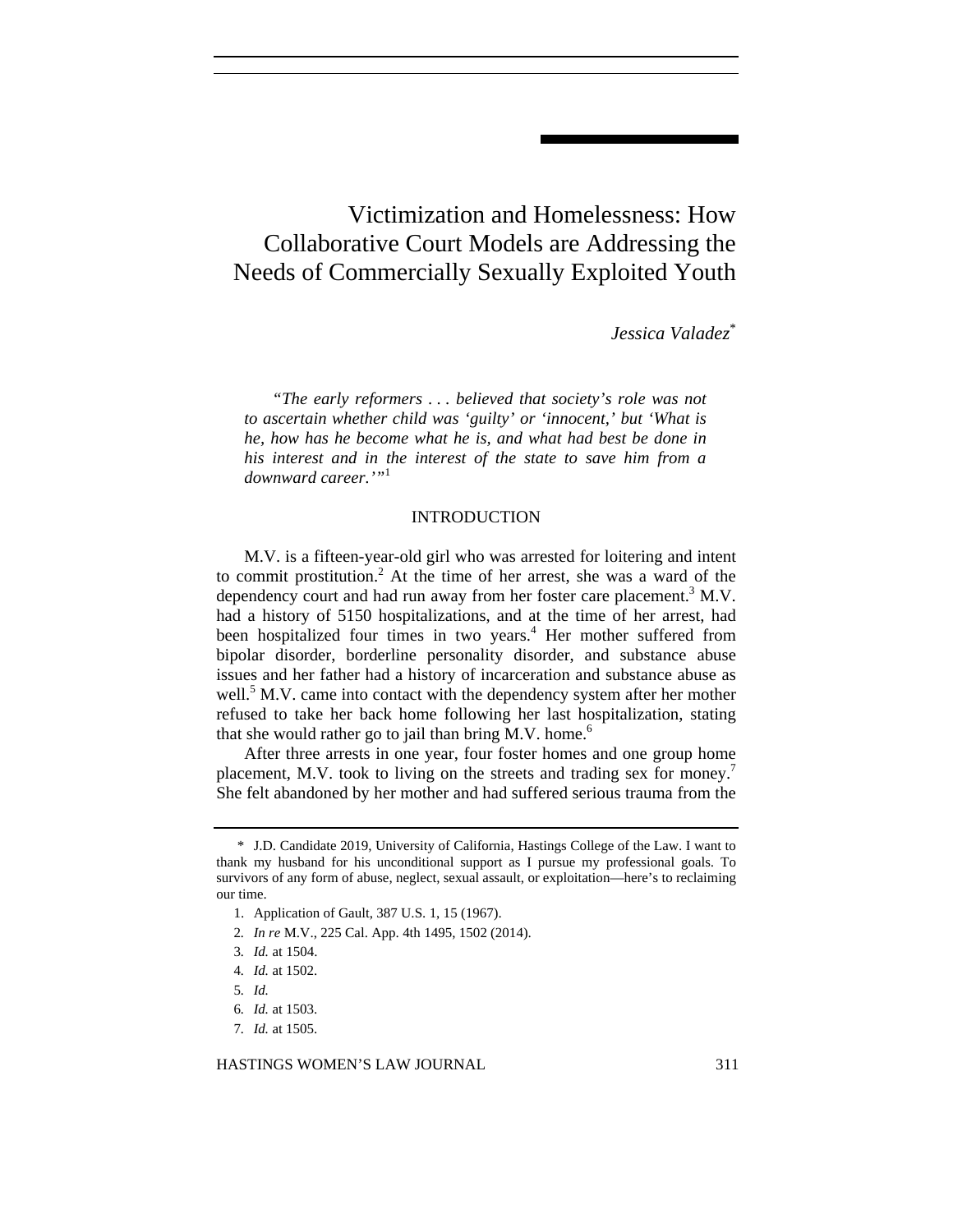time she was a child, including being molested by an adult sibling, the passing of her brother when she was seven years old, and being present when her father dealt drugs out of their home.<sup>8</sup> This history of trauma, family breakdown, and systems failure ultimately led to M.V.'s revictimization and sexual exploitation.

The commercial sexual exploitation of children is defined by the Office of Juvenile Justice and Delinquency Prevention as "crimes of a sexual nature committed against juvenile victims for financial or other economic reasons."<sup>9</sup> This includes prostitution, performance in sexual venues such as strip clubs, as well as those who in engage in "survival sex," or engaging in sex acts in exchange for money, food, shelter, or other basic necessities.<sup>10</sup> One of the largest contributing factors to commercial sexual exploitation for youth is being homeless, or being a "thrown away" youth, $11$  as in M.V.'s case. Youth who flee situations where they have been abused or neglected must find a way to support themselves on the streets.<sup>12</sup> Because homeless youth lack trusted connections and a support system, they are more vulnerable to exploitative techniques used by traffickers.<sup>13</sup> Consequently, it is estimated that 70% of youth living on the street engage in commercial sex work to meet their basic needs.<sup>14</sup>

M.V.'s case is not isolated. Traditionally, the juvenile delinquency system has criminalized behaviors linked to past trauma, including running away and prostitution. However, through the federal Trafficking Victims Protection Act of 2000 (TVPA), states are shifting their approaches towards youth "prostitution" and trafficking away from criminalization and towards interventions that divert girls from justice system involvement.<sup>15</sup> This has led to a rise in alternative court models, such as "Girls Courts" which are a form of community-based treatment aimed at providing trauma and gender-informed responses that promote safety, empowerment, and relationship continuity.<sup>16</sup>

This essay seeks to evaluate the role that Girls Courts models have played in addressing the needs of commercially exploited girls in the delinquency system. Part I highlights the role victimization and abuse play

<sup>8</sup>*. In re* M.V., 225 Cal. App. 4th at 1503.

 <sup>9.</sup> Roya Ijadi-Maghsoodi, et al., *Understanding and Responding to the Needs of Commercially Sexually Exploited Youth: Recommendations for the Mental Health Provider*, 25 CHILD ADOLESCENT PSYCHIATRIC CLINIC N. AMER. 107, 108 (2016).

<sup>10</sup>*. Id.* 

<sup>11</sup>*. Id.* at 111.

<sup>12</sup>*. Id.*

<sup>13</sup>*. Id.*

<sup>14</sup>*. Id.* 

 <sup>15.</sup> FRANCINE T. SHERMAN & ANNIE BALCK, GENDER INJUSTICE: SYSTEM-LEVEL JUVENILE JUSTICE REFORM FOR GIRLS, NAT'L WOMEN'S L. CTR. 43 (2015), http://www.national crittenton.org/wp-content/uploads/2015/09/Gender\_Injustice\_Report.pdf [https://perma.cc/ 8QCU-KJHV].

 <sup>16.</sup> SHERMAN & BALCK, *supra* note 15, at 10.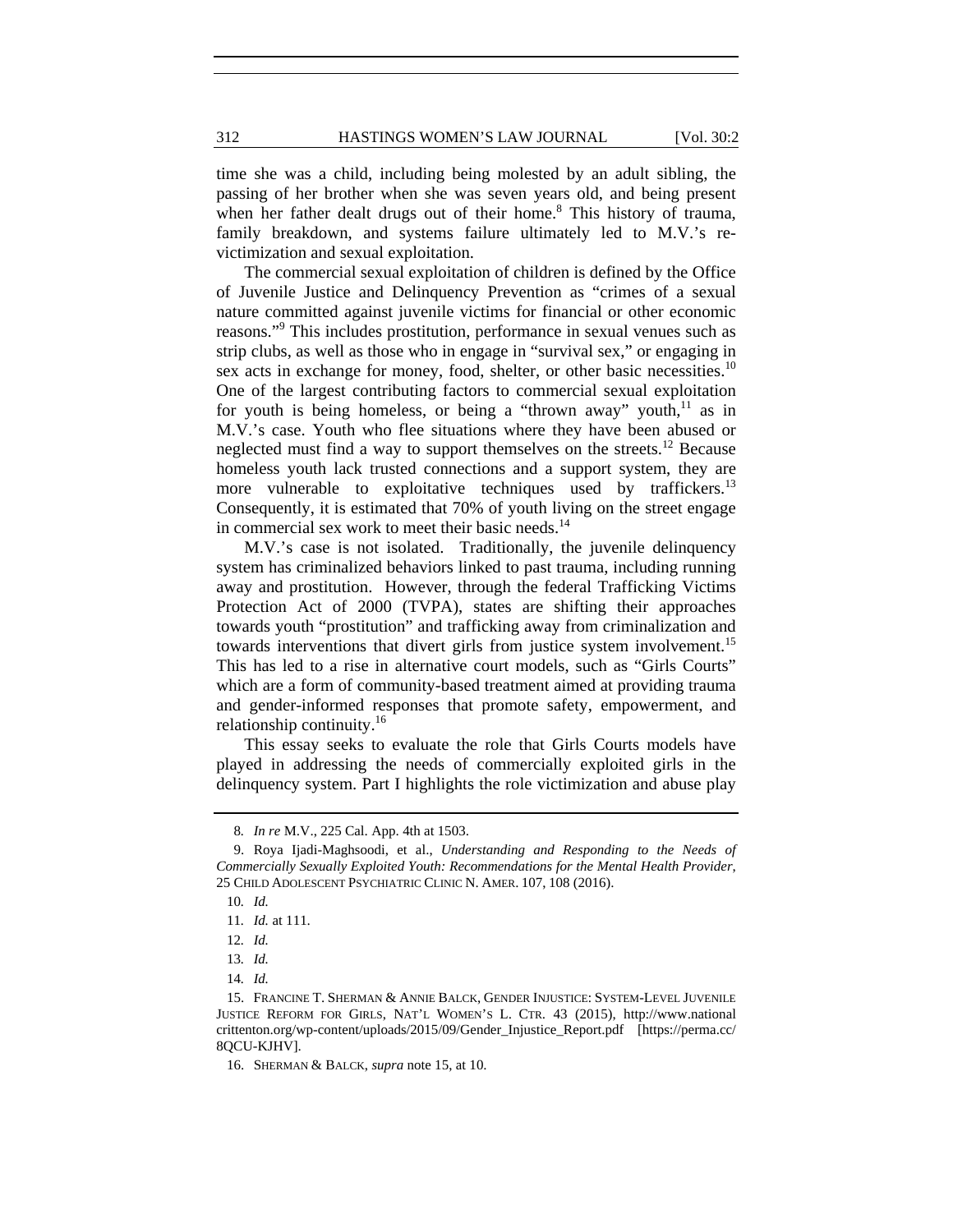in later delinquency. Part II reviews two county's Girls Court models that target girls' needs holistically, evaluates these programs, and recommends ways in which the existing models can be improved to better serve the needs of girls vulnerable to exploitation.

## I. THE SCOPE OF THE PROBLEM: THE ROLE OF VICTIMIZATION IN YOUTH HOMELESSNESS AND LATER DELINQUENCY

Youth often become homeless due to family breakdown or systems failure.<sup>17</sup> Homelessness is considered the most direct contributing factor leading to the commercial sexual exploitation and sex trafficking of minors.<sup>18</sup> In general, children who are victimized on an ongoing basis have an increased risk of losing the fundamental capacity for normal development, successful learning, and a productive adulthood.<sup>19</sup> Research suggests that people who experience any sort of child maltreatment sexual abuse, physical abuse, or neglect—are more likely to be arrested later in life than people who did not experience maltreatment as children.<sup>20</sup> Moreover, being victimized increases the likelihood of committing later offenses, engaging in aggressive and/or assaultive behavior, and increases the likelihood of being victimized again. $^{21}$ 

While there has been a steady decline in youth arrests in the preceding twenty years, girls' share of arrests increased by  $45\%$  from 1992-2012.<sup>22</sup> There are several reasons for this, including: the over-surveillance and policing of girls of color, contact with the child welfare system, harsh penalties for status offenses, school referrals to court and excessive truancy laws, violence in the home, housing instability, mental health issues and a lack of access to health coverage, etc.<sup>23</sup> These systems fail to meet girls' needs and instead criminalize the very behavior they should be addressing.

Girls in the juvenile justice system have an above average number of exposure to mental and emotional problems, and traumatic experiences: 42% report past physical abuse, 44% report past suicide attempts, and 35%

 <sup>17.</sup> NAT'L ALLIANCE TO END HOMELESSNESS, HOMELESS YOUTH & SEXUAL EXPLOITATION: RESEARCH FINDINGS AND PRACTICE IMPLICATIONS 2 (2009), https://doi.org/ 10.17 226/18358 [https://perma.cc/S94G-BHLK].

 <sup>18.</sup> INST. OF MED. & NAT'L RES. COUNCIL, CONFRONTING COMMERCIAL SEXUAL EXPLOITATION AND SEX TRAFFICKING OF MINORS IN THE UNITED STATES 85 (2013), https:// doi.org/10.17226/18358 [https://perma.cc/M63X-R4KP].

 <sup>19.</sup> ISAIAH B. PICKENS, ET AL., VICTIMIZATION AND JUVENILE OFFENDING, NAT'L CHILD TRAUMATIC STRESS NETWORK 3 (2016), https://www.nctsn.org/sites/default/files/resources// victimization\_juvenile\_offending.pdf [https://perma.cc/G6WW-UBS8].

<sup>20</sup>*. Id.* at 5.

<sup>21</sup>*. Id.* at 6.

 <sup>22.</sup> SHERMAN & BALCK, *supra* note 15, at 5.

<sup>23</sup>*. Id*. at 16-18.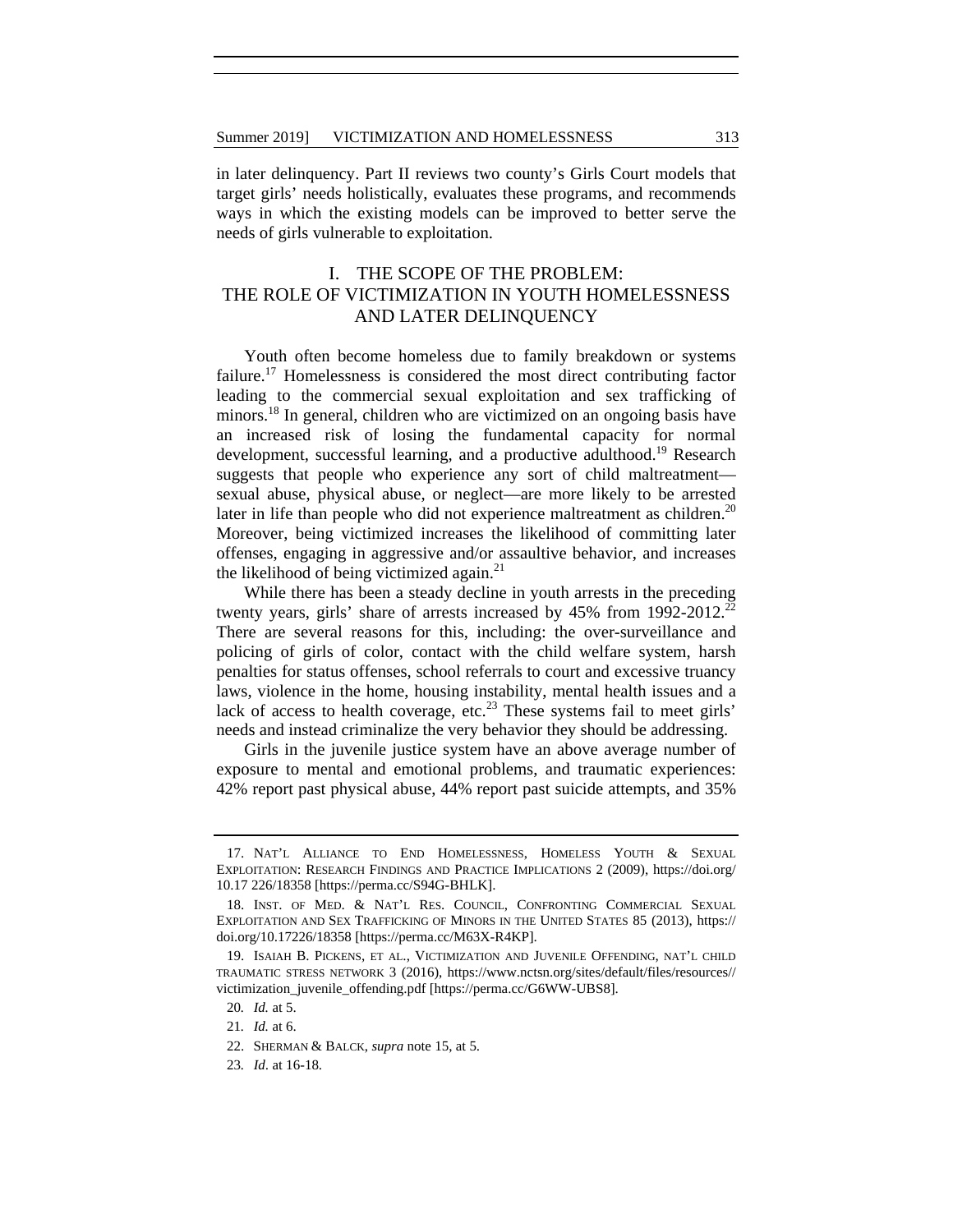report past sexual abuse.<sup>24</sup> Girls also experience victimization at higher rates than their male counterparts, with 69% reporting caregiver violence, 81% reporting sexual violence, and 90% reporting that they have witnessed violence.25 This exposure to violence and subsequent trauma can lead to violence and aggression in retaliation to the violence they experienced themselves or witnessed in their communities.

### II. ADDRESSING THE NEEDS OF COMMERCIALLY EXPLOITED GIRLS: GIRLS COURTS ,AND COMMUNITY-BASED TREATMENT MODELS

To effectively address the needs of commercially sexually exploited girls in the juvenile justice system, there has been a nationwide trend toward building a community system of care that integrates services across mental health providers, child protection, education, and juvenile justice agencies.<sup>26</sup> Because research has shown that incarcerating youth negatively impacts their education, health, mental health, and ultimately, their likelihood of recidivism, counties are moving away from an institutionalized camp model of detention to non-punitive multidisciplinary approaches to addressing holistically the needs of commercially sexually exploited girls.<sup>27</sup> This section will review two Girls Court models that California has implemented.

#### A. THE RISE OF GIRLS COURTS

Girls Courts were developed to address the specialized needs of sex trafficked minors.The first Girls Court was established in Hawaii in 2004, but since then, Girls Courts have been established nation-wide. While there is no uniform model, the goal of Girls Courts is to provide genderresponsive and community-based wraparound services for girls involved in commercial sexual exploitation.<sup>28</sup> Girls Courts have generally been favorably received. They are also far less expensive than traditional incarceration, costing an average of \$75 per day, or \$27,375 per year (compared to an average institutional cost of \$407.58 per day or over

<sup>24</sup>*. Id.* at 16.

 <sup>25.</sup> DANA DEHART, CTR. FOR CHILD & FAMILY STUDIES, POLY-VICTIMIZATION AMONG GIRLS IN THE JUVENILE JUSTICE SYSTEM: MANIFESTATIONS & ASSOCIATIONS TO DELINQUENCY 12 (2009), https://www.ncjrs.gov/pdffiles1/nij/grants/228620.pdf [https://per ma.cc/NPZ5-M568].

 <sup>26.</sup> Lee A. Underwood & Aryssa Washington, *Mental Illness and Juvenile Offenders,* INT. J. ENVIRON. RES. PUBLIC HEALTH, Feb. 2016, at 3, https://www.ncbi.nlm.nih.gov/ pmc/articles/PMC4772248/pdf/ijerph-13-00228.pdf [https://perma.cc/C7ZV-RDY9].

 <sup>27.</sup> Brandi D. Liles, et al., *A California Multidisciplinary Juvenile Court: Serving Sexually Exploited and At-Risk Youth*, 34 BEHAVIORAL SCIENCES & L. J. 234, 245-36 (2016).

 <sup>28.</sup> SHERMAN & BALCK, *supra* note 15, at 12.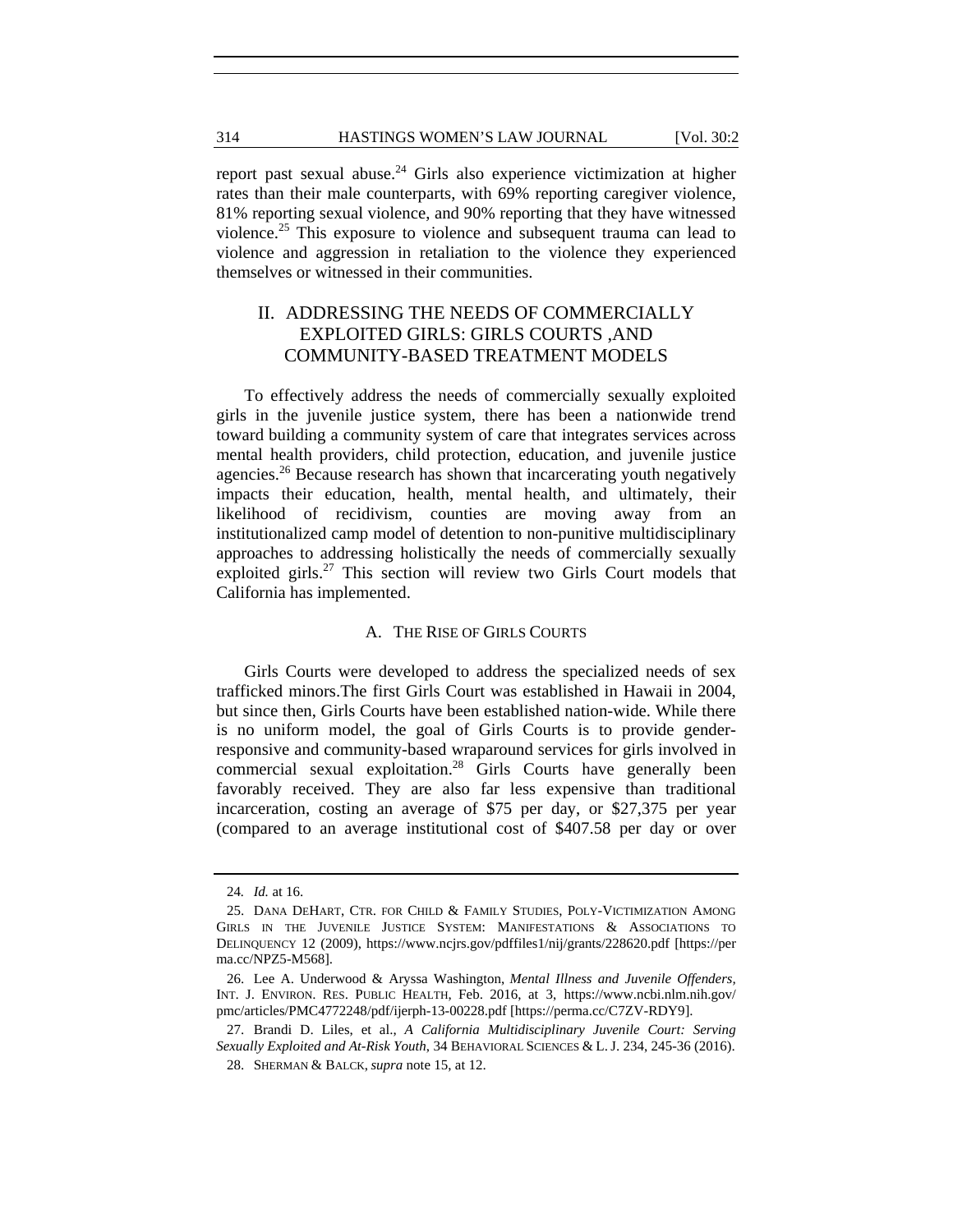\$148,000 per year), and more effective, yielding far lower recidivism rates than incarceration.29 Alameda and Los Angeles Counties have each implemented Girls Courts, outlined below.

#### B. ALAMEDA COUNTY'S GIRLS COURT MODEL

In 2011, Alameda County established a "Girls Court" as a genderresponsive way to address the unique needs girls face in the juvenile justice system.<sup>30</sup> The goal of this court is to provide mental health treatment to female youth charged with prostitution offenses.<sup>31</sup> The court is a collaborative agency between the Alameda Public Defender's office, the District Attorney's office, the bench, probation, and several communitybased agencies.<sup>32</sup> The Girls' Court mission is to provide a non-adversarial, trauma-informed court focused on addressing the trauma these girls have been through, helping them heal, and implementing individualized case plans.<sup>33</sup>

Typically, girls in this program remain in their communities, attending school and receiving services locally.<sup>34</sup> As part of their case plans, they may be required to receive mental health services, such as assessments, or ongoing therapy.<sup>35</sup> Stakeholders and providers involved in each case meet weekly to discuss the girls' progress and examine their particular needs, identifying the agencies that can best provide the necessary services for each girl. This holistic model of care is crucial in ensuring youth are being rehabilitated and diverted from incarceration.

#### C. LOS ANGELES' "STAR" COURT: SUCCEED THROUGH ACHIEVEMENT AND RESILIENCE

Los Angeles' Succeed Through Achievement and Resilience ("STAR") Court is a voluntary program that girls who have been arrested and found to

<sup>29</sup>*.* SHERMAN & BLACK, *supra* note 15, at 56.

 <sup>30.</sup> Patricia Leigh Brown, *A Court's All Hands Approach Aids Girls Most at Risk,* N.Y TIMES, Jan. 28, 2014, https://www.nytimes.com/2014/01/29/us/a-courts-all-hands-approachaids-girls-most-at-risk.html [https://perma.cc/U54U-VXFM].

 <sup>31.</sup> THOMAS CARROLL, GENDER AND JUVENILE JUSTICE: NEW COURTS, PROGRAMS ADDRESS NEEDS OF GIRLS, NAT'L CENT'R FOR YOUTH L. (2009), https://youthlaw.org/publi cation/gender-and-juvenile-justice-new-courts-programs-address-needs-of-girls/ [https://per ma.cc/8M8Z-Y3EK].

 <sup>32.</sup> ALAMEDA COUNTY PUB. DEFENDER, *What is Girls Court?*, (last visited Dec. 11, 2017), http://www.co.alameda.ca.us/defender/services/juvenile.htm#juv14 [https://perma.cc /5WUW-R7AP].

<sup>33</sup>*. Id.*

 <sup>34.</sup> CARROLL, *supra* note 31.

 <sup>35.</sup> DANNA BASSEN, ET AL., RESEARCH TO ACTION: SEXUALLY EXPLOITED MINORS' (SEM) NEEDS AND STRENGTHS, WEST COAST CHILDREN'S CLINIC 22 (2012), https://www.west coastcc.org/WCC\_SEM\_Needs-and-Strengths\_FINAL.pdf [https://perma.cc/9RZV-27RX].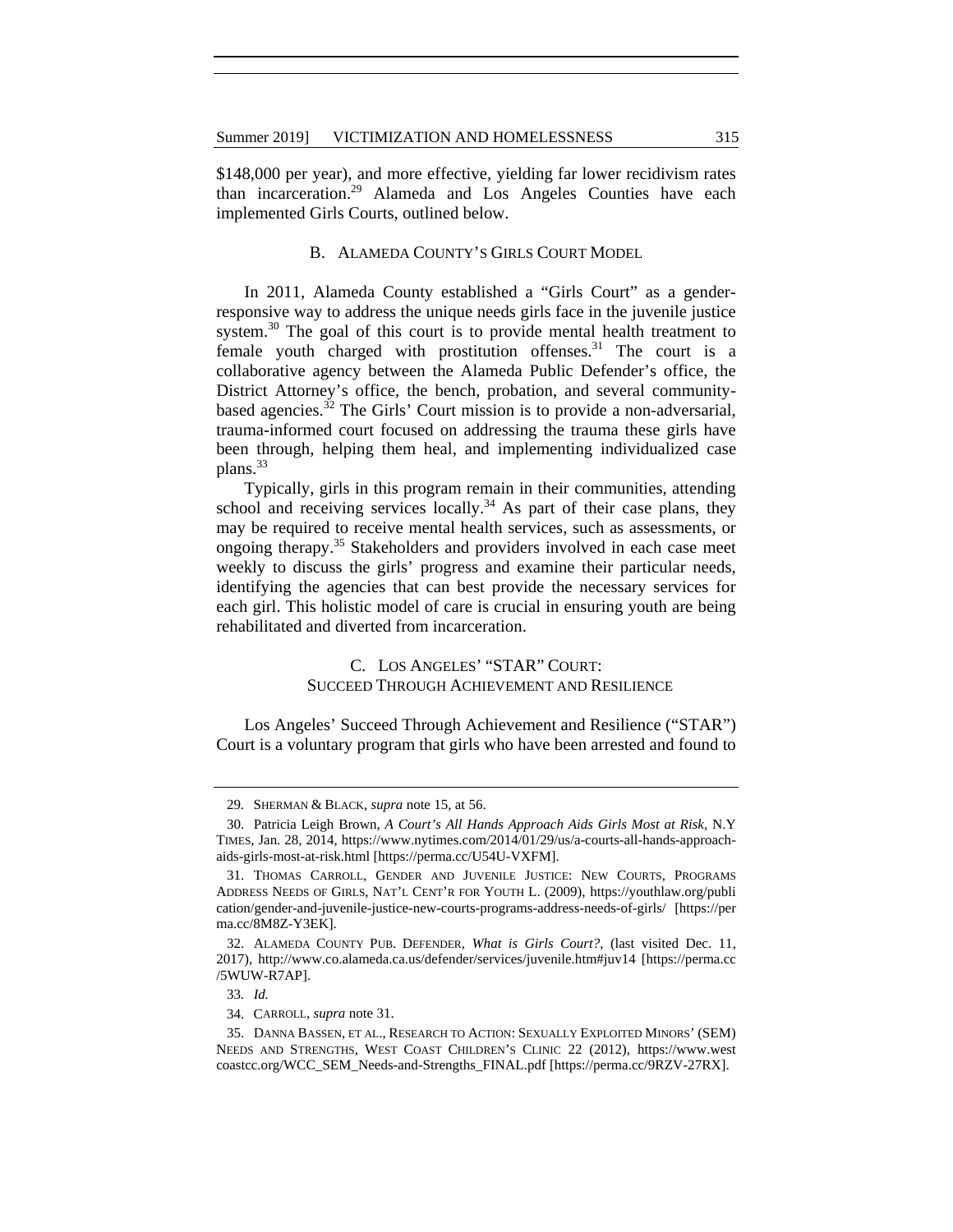#### 316 **HASTINGS WOMEN'S LAW JOURNAL** [Vol. 30:2

have engaged in prostitution can participate in during their probation.<sup>36</sup> This goal of this court is rehabilitative and aimed at addressing underlying family or personal issues that precipitated the youth's systems involvement.<sup>37</sup> Similarly to Alameda County's Girls Court, STAR Court also uses an interdisciplinary team consisting of the minor's attorney, the District Attorney, Probation Officer, and advocates from several community-based organizations to address the needs of sex-trafficked youth.38 Recognizing that unhealed trauma and ongoing victimization can make it difficult for these girls to stay in school, stay out of trouble, or complete probation successfully; STAR Court aims to ensure that girls have a secure place to live, are enrolled in school, receive adequate medical care and mental health services, and receive ongoing supervision from a treatment team.39 This treatment team provides the youth counseling, drug treatment (if required), and services to parents. $40$ 

In practice, the youth's probation officer is tasked with supervising the youth and gathering information about the youth's progress from caregivers, school representatives, therapists, and other service providers.<sup>41</sup> Youth are typically supervised by the treatment team for eighteen months or until the curriculum has successfully been completed.<sup>42</sup>

While these two models are a step in the right direction in targeting girls' needs, they are not a panacea. For girls' courts to be more effective, commercial sexual exploitation needs to be decriminalized and the potential for net-widening through participation in these programs needs to be addressed.

#### D. EVALUATION AND RECOMMENDATIONS

When properly designed, Girls Courts may be a way for systems to better respond to the needs of commercially exploited girls. However, without policy change and a way to account for the potential net-widening effect of participating in Girls Courts, there is a risk of expanding the number of girls in the system and increasing system intervention to girls' detriment.

 <sup>36.</sup> LOS ANGELES SUPERIOR CT., *Succeeding through Achievement and Resilience (STAR) Court – Los Angeles Superior Court*, *Program Outline* 1 (Jan. 15, 2014) [hereinafter California Courts] https://www.courts.ca.gov/documents/LosAngeles-STARCourt-Program Outline\_ikc.pdf [https://perma.cc/B6K8-84GK] .

37*. Id.* 

38*.* California Courts, *supra* note 36, at 1.

39*. Id.* at 3.

40*. Id.*at 8.

 <sup>41.</sup> *Id.* at 6.

42*. Id.*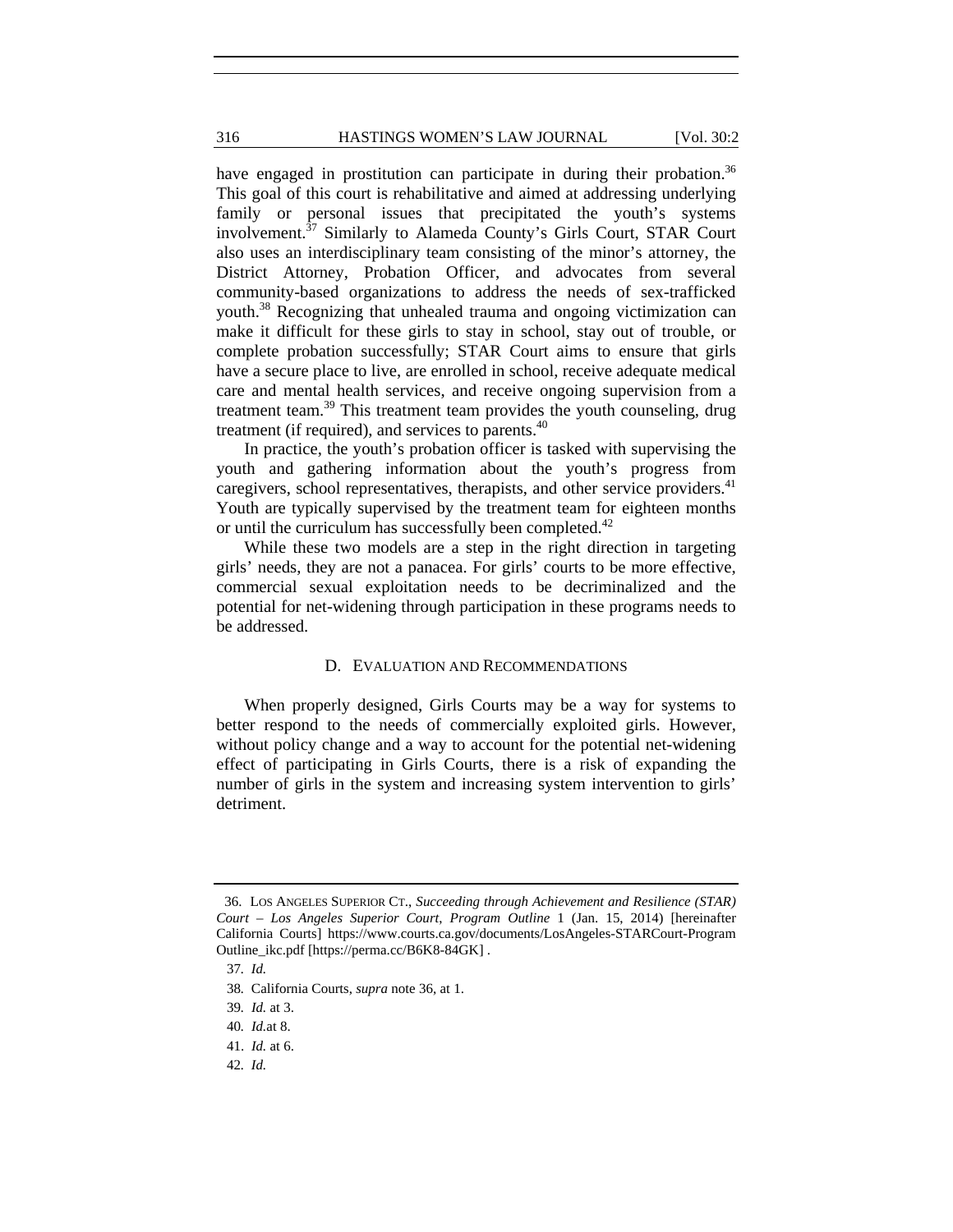#### E. POLICY CHANGE

On a large scale, one of the most effective ways to help girls escape involvement within the juvenile justice system is to decriminalize offenses common to girls living in traumatic social contexts, such as prostitution, non-violent school-based offenses, and verbally disruptive behavior.<sup>43</sup> Though many jurisdictions recognize that sexually exploited youth are victims and not criminals and have consequently moved towards decriminalizing prostitution, the majority of states still inflict criminal punishment on survivors of exploitation.<sup>44</sup> Likewise, schools should be held responsible for handling all nonviolent, school-based offenses, such as verbally disruptive behavior, or status offenses, such as truancy. Keeping these offenses within the school district and not involving the delinquency system and its punishment mechanisms could ensure that youth are not punished for typical adolescent behavior.

In addition to mass policy change, it is critical to provide youth with a safety net to prevent homelessness before conflict renders them vulnerable to exploitation. One possible pathway to preventing youth homelessness within the trafficked youth population would be to expand community outreach to assist youth in identifying kin or other family with whom the youth can stay when a conflict arises. While both the Alameda and Los Angeles County Girls Court models do have a family engagement component, it is unclear whether this includes putting a contingency plan in place to help youth have an alternate placement available should conflict arise in their currently placement. Having an advocate or community worker assist the youth in identifying an alternate placement, then engaging the youth in conflict management strategies could prove effective in ensuring the youth does not end up on the street.

#### F. NET-WIDENING EFFECT

Girls Courts can have the effect of isolating necessary services to the courts, making accessing services outside of the system difficult. For example, access to therapy and other mental health services is crucial to properly addressing the effects that ongoing victimization and exploitation have had on youth. Many times, exploited youth are only able to access therapy and other services through their participation in court-mandated community-based treatment or through probation. Because receiving treatment is frequently court-ordered and the Girls Court system is an interagency collaboration, protections need to be put in place to ensure that girls maintain their access to mental and medical healthcare once they complete their probation.

 <sup>43.</sup> SHERMAN & BALCK, *supra* note 15, at 38.

44*. Id.*